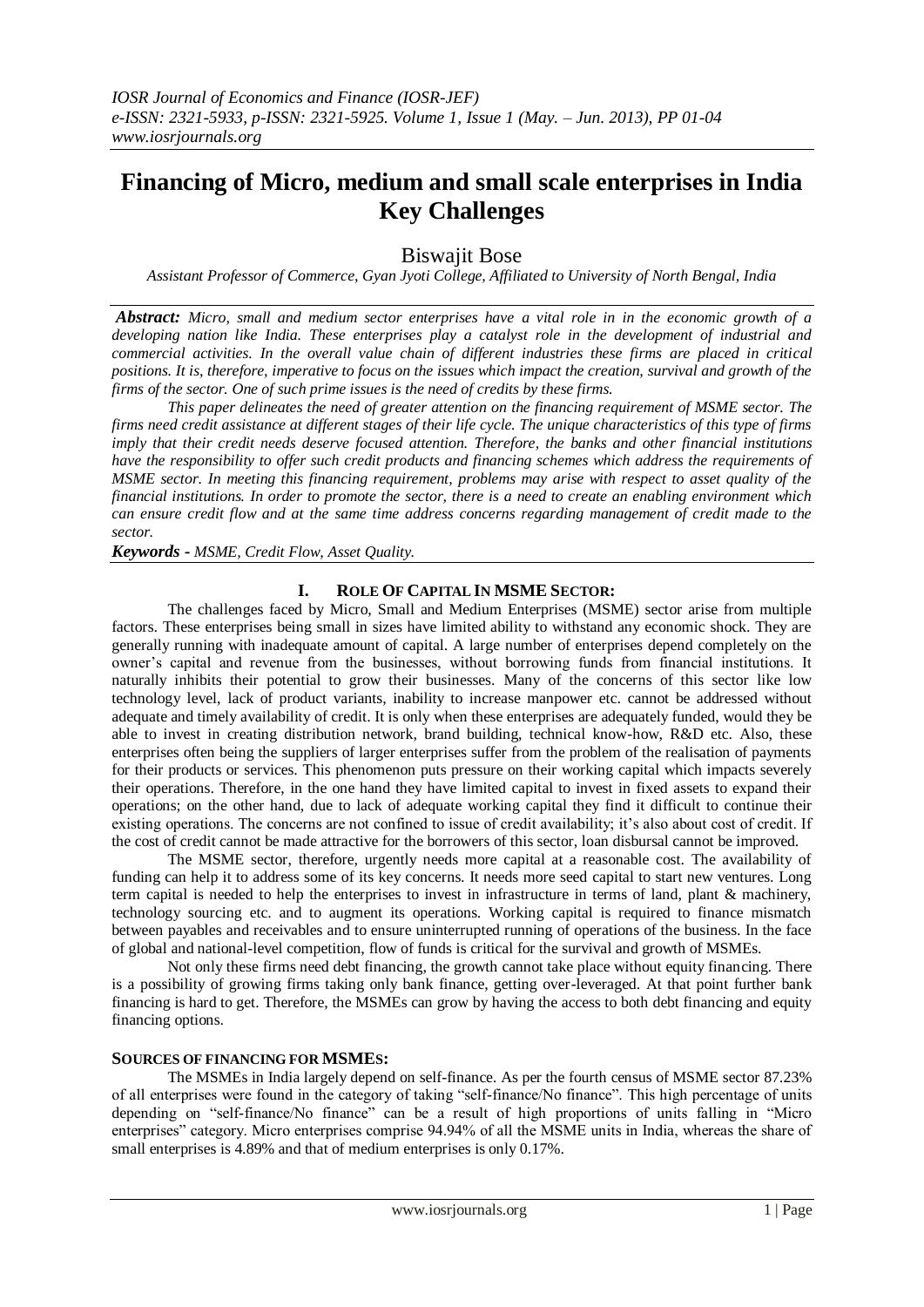

Source: Final Report (Edition: April 2011) 4th All India Census of MSME, 2006-07 Registered Sector **Enterprises by Type**

| <b>Type</b>               | No.(Lakh) | Proportion in total working<br>enterprises $(\% )$ |
|---------------------------|-----------|----------------------------------------------------|
| Micro Enterprises         | 14.85     | 94.94                                              |
| <b>Small Enterprises</b>  | 0.76      | 4.89                                               |
| <b>Medium Enterprises</b> | 0.03      | 0.17                                               |

Source: Final Report (Edition: April 2011) 4th All India Census of MSME, 2006-07: Registered Sector The MSMEs which fall in unorganised sector continue to take credit heavily from the informal financial sector. The active participation of informal financial entities in lending is a result of several advantages that these firms consider as significant. The informal financial sector has access to information through the social and personal networks. It helps to develop a relationship of trust and confidence which is important in the absence of adequate amount of collateral.

MSMEs perceive that the least usage of paper work and absence of administrative sluggishness and rigidities make the availability of loans from informal sources quicker as compared to formal banking system. The timeliness, convenience and simpler process of informal financial entities attract the borrowers of MSMEs.

The banking sector has also been an important source of finance for MSMEs, especially, for those which are in organised sector. The following table indicates the outstanding bank credit to micro and small enterprises.

| ustanding Bank Credit to hucro and sman enterprises (Ks. Crores) |              |        |              |        |               |                         |
|------------------------------------------------------------------|--------------|--------|--------------|--------|---------------|-------------------------|
| As on last reporting                                             | Public       | Sector | Private      | Sector | Foreign Banks | Scheduled<br>All        |
| Friday of March                                                  | <b>Banks</b> |        | <b>Banks</b> |        |               | <b>Commercial Banks</b> |
| 2008                                                             | 151137       |        | 46912        |        | 15489         | 213538                  |
| 2009                                                             | 191408       |        | 46656        |        | 18063         | 256127                  |
| 2010                                                             | 278398       |        | 64534        |        | 21069         | 364011                  |
| 2011 Provisional                                                 | 376625       |        | 87857        |        | 21461         | 485943                  |

**Outstanding Bank Credit to micro and small enterprises (Rs. Crores)**

Source: MSME Annual Report 2011-12.

The scheduled commercial banks have increased their lending to micro and small enterprises in the recent years. The outstanding credit by all scheduled commercial banks to these enterprises increased by 19.9%in 2009, 42.1% in 2010 and 33.5% in 2011. In this context it should be noted that bank's lending to the Micro and Small Enterprises is considered as priority sector advances, but lending to medium enterprises is not eligible to be included for the purpose of computation of priority sector lending.

Banks are introducing loan products catering MSMEs exclusively. India's commercial banks are now launching loan products which are covered by Credit Guarantee Trust Fund for Micro and Small Enterprises (CGTMSE). This Scheme is an initiative of Government of India to strengthen credit delivery system and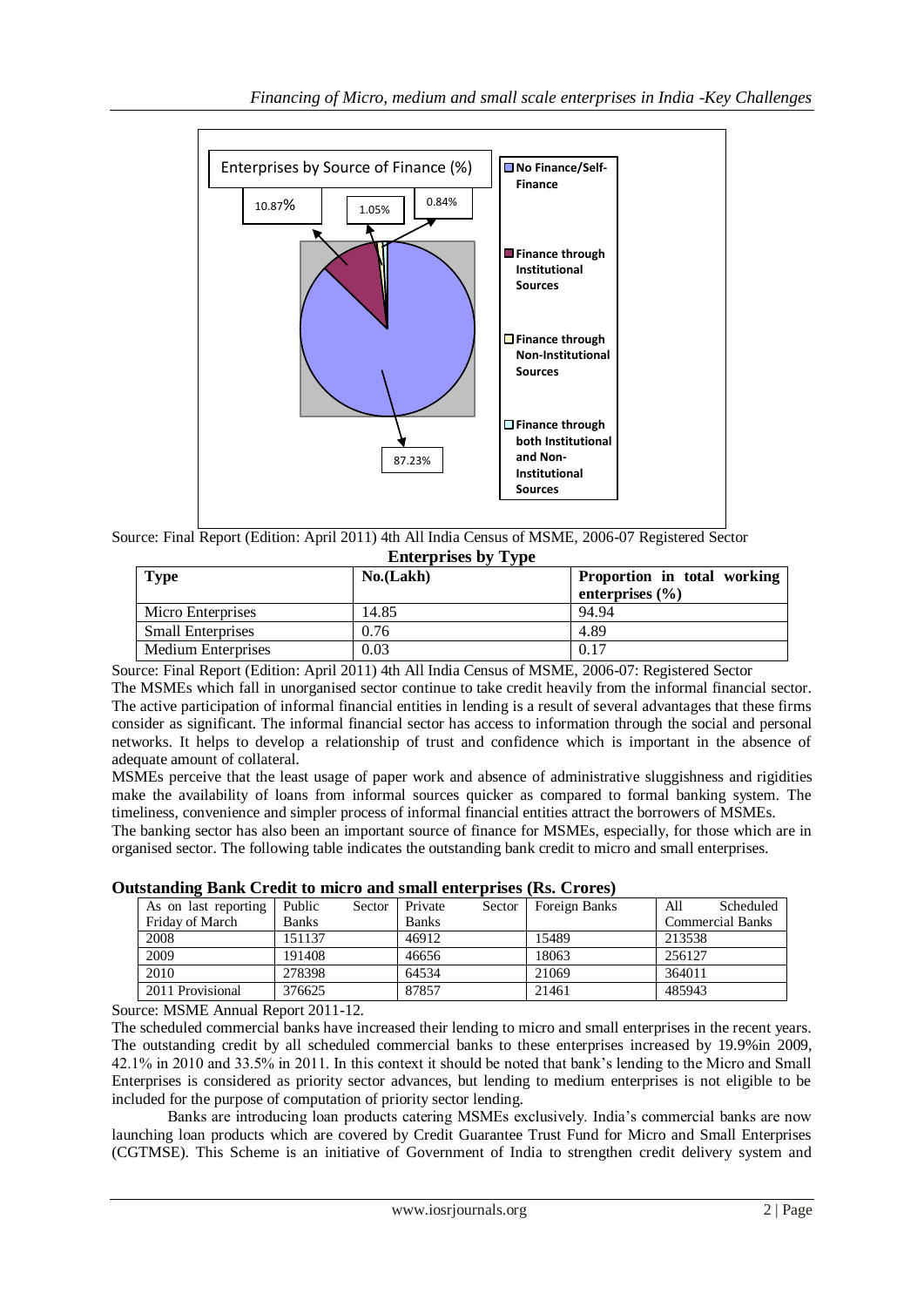facilitate flow of credit to micro and small enterprises. Under this scheme banks are encouraged to give more importance to project viability and secure the credit facility purely on the primary security of assets financed. Despite the growth in credit to MSME sector, it has to be acknowledged that larger number of units are not availing loans from financial institutions including banks. Banks have in recent times been trying to address the perception of borrowers with respect to issues such as collateral, procedural delays, information asymmetry etc. There is a need to utilise the alternative sources of capital with a greater vigour. This is especially required for the knowledge based service industries. As many of these enterprises, despite being small, are involved in using advanced technology and innovative business models, the availability of risk capital play a role of catalyst in their growth. In the context of MSME, risk capital refers to pure equity or quasi equity/mezzanine financial products for meeting the seed, development and growth capital requirements.

Business Angel Networks (BAN) are not very active in India in providing seed capital to MSMEs. Unlike many developed countries like UK and USA, intermediaries are not present to link the MSMEs with the informal investors. MSMEs in India are starved of equity capital. The small ticket size, high transaction cost, valuation and exit issues, lack of willingness in promoters in diluting ownership/control are making the sector unattractive for external equity financing by Private Equity and Venture Capital funds. Due to lack of Owners' capital i.e. margin, MSMEs also find it difficult to get assistance in the form of working capital.

In order to address the lack of financing of small and medium enterprises through equity capital, Prime Minister's Task Force in 2010 recommended setting up of dedicated stock exchange/platform for SME. In response to this recommendation the Securities and Exchange Board of India (SEBI) laid down the regulation for the governance of SME Platform. In March 2012, Bombay Stock Exchange (BSE) launched its SME Platform. The listing of firms can help in several ways such as improving the future financing opportunities, getting more favourable lending terms from financial institutions, increasing visibility and credibility which in turn can attract diverse set of investors.

The MSMEs face the problem of receivables management without adequate financing opportunities through factoring services. The delayed payment by the purchasers from larger enterprises has always been an issue of great concern for the MSMEs. Financial Institutions in India have to be more proactive in providing finance against the receivables factored. Globally, factoring is a preferred route of accessing working capital for SMEs. The enactment of Factoring Regulation Act in 2011 in India is expected to give boost to factoring services. Factoring offers benefits like open account facility which means credit limit increases as sales grow, provided the firm has a satisfactory record of payments.

## **Concerns involved in providing finance to MSMEs:**

The growth in providing finance to MSMEs cannot be achieved without addressing the concerns of formal financial institutions like banks in lending to this sector. MSMEs are considered as high risk borrowers due to factors such as insufficient assets and low capitalisation. The firms being highly vulnerable to economic and marketing fluctuations have high mortality rates. According to Reserve Bank of India (RBI) data, the number of sick units in MSME sector has increased by 16% to 90,141 units in March 2011 from 77,723 units in March 2010. As per current definition, a unit is considered sick when any of the borrower account of the unit remains substandard for 6 months or there is erosion in the net worth due to accumulated cash losses to the extent of 50% of its net worth during the previous accounting year and the unit has been in commercial production for at least two years.

For the financial year 2011-12, the share of Micro and Small Enterprises in banking system credit was 9.8% whereas the share of these firms in banking system Non Performing Assets (NPA) was as high as 17.9%. Large number of MSMEs turning sick units and the rising trend of NPA pose a significant risk for the banks. The information asymmetry that exists in lending to MSMEs act as an obstacle in ensuring credit flow to the sector. The credit information about small enterprises is not easily available and it is not cost effective for the banks to collect information on large number of small enterprises.

This often results into lending rates being loaded with the cost of information asymmetry. Information asymmetry makes it difficult for the lenders to distinguish between bankable projects and doubtful projects. As per the 4th census of MSME sector 90.08% of the enterprises are of proprietary in nature. Such a large proportion being dependent on the proprietors and without having succession planning in most cases make the sector unattractive for the lenders. The inability of smaller firms to hire appropriate manpower means that they rely on the proprietors too heavily. In the absence of adequate collateral offered by the most MSMEs, financial institutions depend on the technical, managerial and marketing skills of borrowers to service the loan which increases the risk profile of these firms. The other problems that lenders find in dealing with MSMEs are lack of transparency and reliability of data, lack of financial discipline and inability to provide sound financial track record.